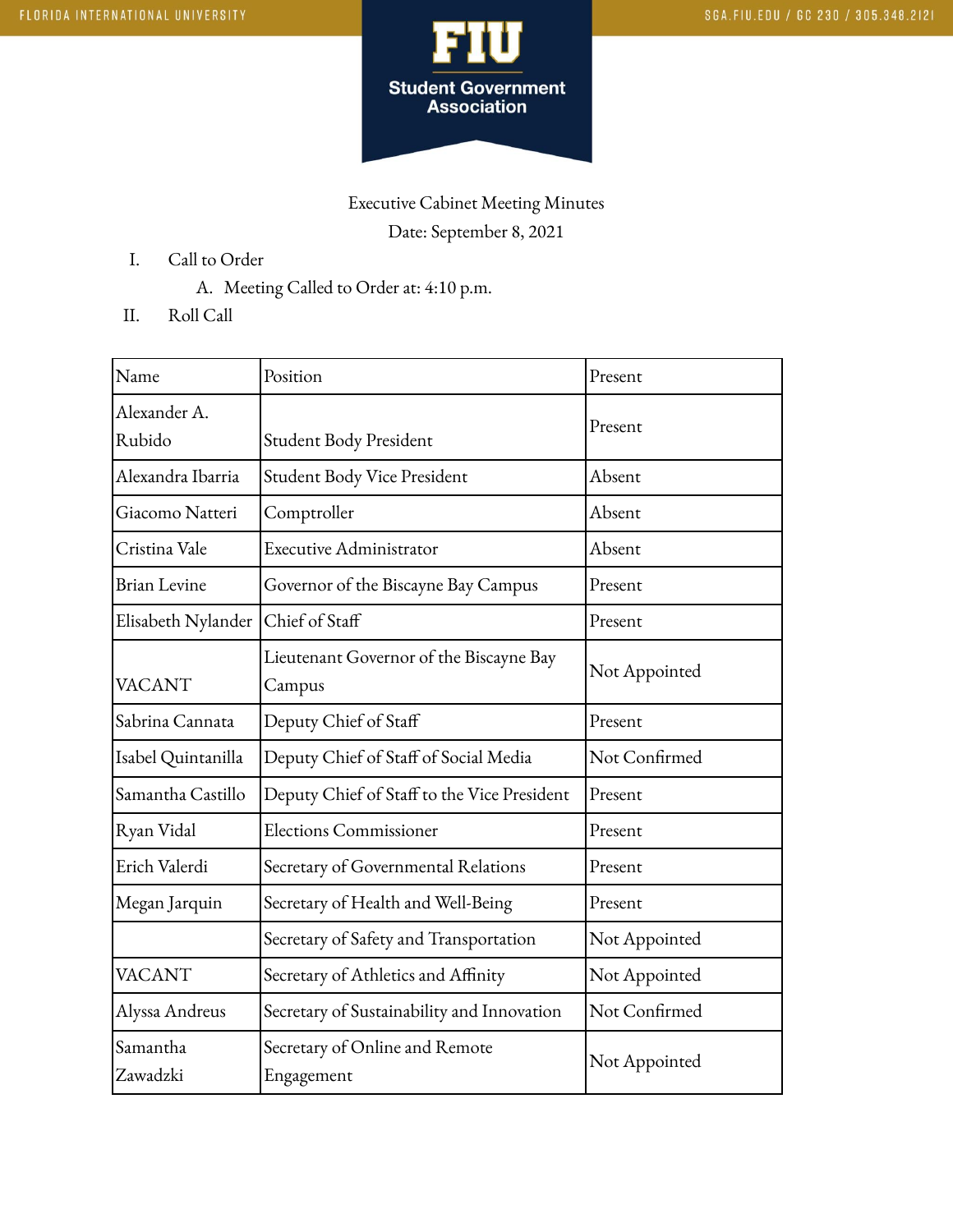| Fiorella Biagioni | Secretary of Student Affairs                                         | Present       |
|-------------------|----------------------------------------------------------------------|---------------|
| VACANT            | Secretary of Veteran Affairs                                         | Not Appointed |
| Mariam Ramirez    | Secretary of Diversity and Inclusion                                 | Absent        |
| Isabella Herrera  | Staff Secretary of Environmental Resilience<br>and Green Initiatives | Present       |
| VACANT            | Staff Secretary of Social Justice and<br>Advocacy                    | Not Appointed |
| VACANT            | Staff Secretary of Talent Recruitment and<br>Leadership Development  | Not Appointed |
| Roshaiya Wilson   | Staff Secretary of Campus Engagement                                 | Absent        |
| VACANT            | Staff Secretary of TBA                                               | Not Appointed |
| VACANT            | Deputy Comptroller                                                   | Not Appointed |
| VACANT            | Director of TBA                                                      | Not Appointed |
| VACANT            | Director of TBA                                                      | Not Appointed |
| VACANT            | Director of TBA                                                      | Not Appointed |
| VACANT            | Director of TBA                                                      | Not Appointed |

## III. Reports

- A. Student Body President
- B. Student Body Vice President
- C. Comptroller
- D. Executive Administrator
- E. Governor of the Biscayne Bay Campus
	- 1. Had first meeting of BBC cabinet last week!
	- 2. Still trying to fill positions, the lieutenant governor in particular. If anyone knows someone who is interested let them know positions are available!
	- 3. Welcome back pool party was a success!
	- 4. Working on environmental resilience lectures
- F. Chief of Staff
	- 1. Working with university administration to further student advocacy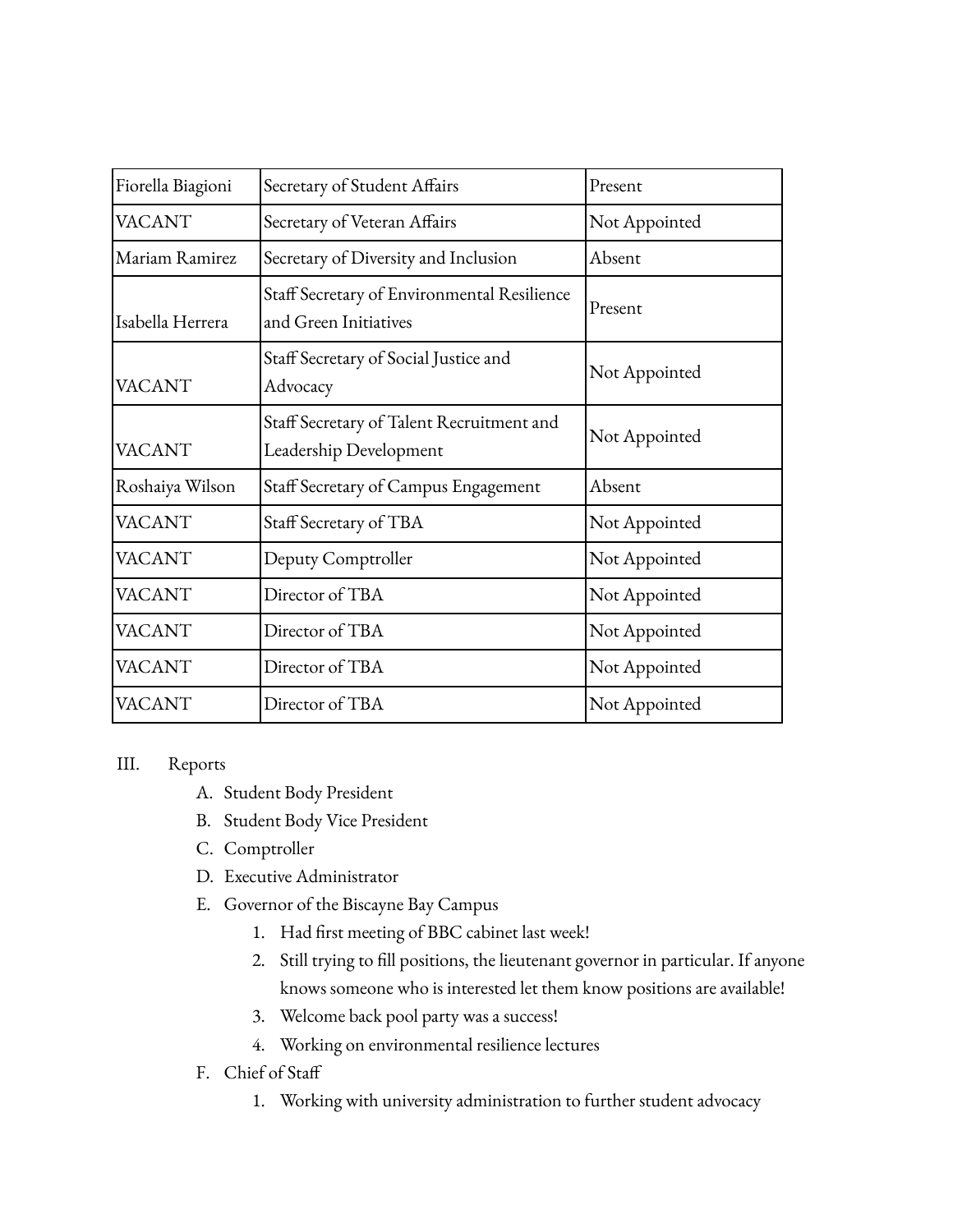- G. Lieutenant Governor of the Biscayne Bay Campus
	- 1. Vacant
- H. Deputy Chief of Staff
	- 1. Advocacy for students is a priority! Especially financial literacy. If there could be an initiative to aid that i will be a part of it.
	- 2. Internship opportunities could also work. I want to bridge the gap between students and future employers.
- I. Deputy Chief of Staff of Social Media
- J. Deputy Chief of Staff to the Vice President
- K. Elections Commissioner
	- 1. Want to raise voter turnout
	- 2. Looking to promote elections and bring awareness
	- 3. Interviewing for deputy elections commissioner is a priority
- L. Secretary of Governmental Relations
	- 1. Looking to aid student advocacy for governmental relations
	- 2. Perhaps a q&a panel would work
- M. Secretary of Health and Well-Being
	- 1. Glad to be here with the cabinet!
	- 2. Coordinating with student health center to set up meetings
	- 3. Looking to bring awareness to certain healthy living events.
- N. Secretary of Safety and Transportation
	- 1. Vacant
- O. Secretary of Athletics and Affinity
	- 1. Vacant
- P. Secretary of Sustainability and Innovation
- Q. Secretary of Online and Remote Engagement
- R. Secretary of Student Affairs
	- 1. Working on a way to provide students with an easier way to reach out to SGA. I've noticed in my experience that students find it difficult to reach out to SGA.
- S. Secretary of Veteran Affairs
	- 1. Vacant
- T. Secretary of Diversity and Inclusion
- U. Staff Secretary of Environmental Resilience and Green Initiatives
	- 1. Trying to form a community garden for BBC